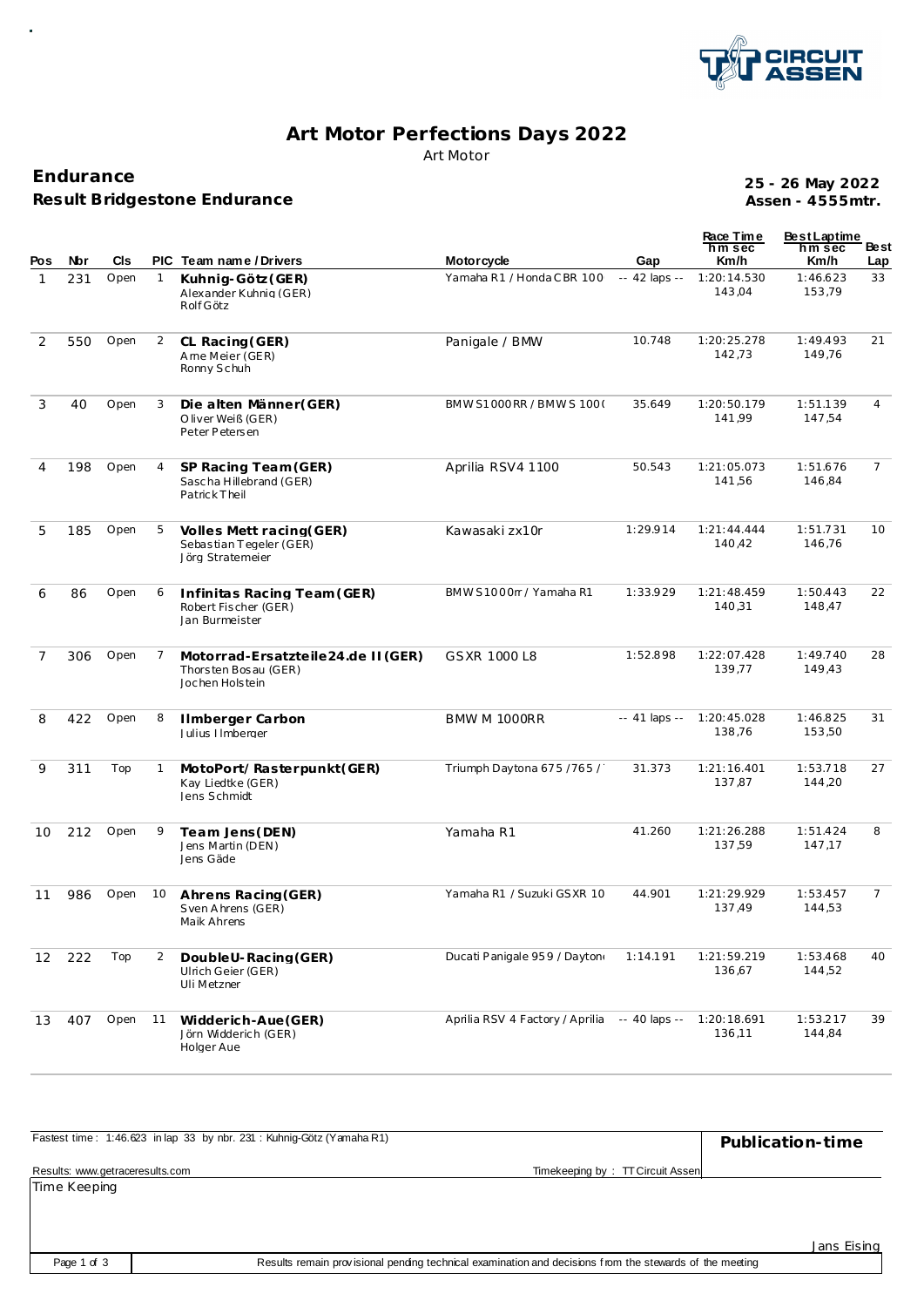

## **Art Motor Perfections Days 2022** Art Motor

**Endurance Result Bridgestone Endurance**

**Assen - 4555mtr. 25 - 26 May 2022**

| Pos | Nbr | CIs.           |    | PIC Team name/Drivers                                                         | <b>Motorcycle</b>               | Gap           | Race Time<br>hm sec<br>Km/h | <b>BestLaptime</b><br>hm sec<br>Km/h | Best<br>Lap |
|-----|-----|----------------|----|-------------------------------------------------------------------------------|---------------------------------|---------------|-----------------------------|--------------------------------------|-------------|
| 14  | 681 | Open           | 12 | Desmo Duo (GER)<br>Guenter Rieken (GER)<br>Biöm Freese                        | Ducati Panigale V 4 / Ducati 1. | 45.592        | 1:21:04.283<br>134,84       | 1:55.059<br>142,52                   | 37          |
| 15  | 546 | Open           | 13 | Pflegestufe 5 (GER)<br>Sascha Lis (GER)<br>Andrea de Groot                    | S1000RR 2018                    | 47.144        | 1:21:05.835<br>134,80       | 1:53.907<br>143,96                   | 33          |
| 16  | 81  | Open           | 14 | SP Racing Team 2(GER)<br>Torsten Sänger (GER)<br>Kilian Ackermann             | Ducati 1299 S                   | 1:06.754      | 1:21:25.445<br>134,26       | 1:55.772<br>141,64                   | 39          |
| 17  | 188 | Open           | 15 | TopGun Racing (NED)<br>Michael Oogink (NED)                                   | Honda                           | 1:22.238      | 1:21:40.929<br>133,83       | 1:53.286<br>144,75                   | 11          |
| 18  | 667 | Top            | 3  | Srad Racing Team(HUN)<br>Jozsef Horvath (HUN)<br>Timea Fekete                 | Suzuki GSX-R 750 99'            | 1:49.084      | 1:22:07.775<br>133,10       | 1:54.851<br>142,78                   | 27          |
| 19  | 76  | Open           | 16 | Motorrad-Ersatzteile24.de(GER)<br>Philipp Wiehe (GER)<br>Andreas Englert      | Honda CBR1000RR SC77            | -- 39 laps -- | 1:20:14.542<br>132,83       | 1:53.603<br>144,34                   | 29          |
| 20  | 952 | Open           | 17 | Austermann/Sterni(GER)<br>Hubert A us termann (GER)<br>Ludger Sternberg       | Suzuki GSX-R 750 / GSXR 10      | 17.611        | 1:20:32.153<br>132,34       | 1:56.347<br>140.94                   | 39          |
| 21  | 777 | Open           | 18 | Duc Dickel Racing(GER)<br>Rudolf Sawatzki (GER)<br>Paul Golba                 | Suzuki GSX-R 750 K7 / Yama      | 17.966        | 1:20:32.508<br>132,33       | 1:53.416<br>144,58                   | 39          |
| 22  | 33  | iuperligh 1    |    | Rolex (GER)<br>Robin Tietjen (GER)                                            | Yamaha R6                       | 27.457        | 1:20:41.999<br>132,07       | 1:57.875<br>139,11                   | 33          |
| 23  | 49  | Open           | 19 | Klappstuhl Records(GER)<br>Ulrich Böge (GER)<br>Steffen Trennt                | BMW S1000 RR / GSX R 1000       | 42.507        | 1:20:57.049<br>131,66       | 1:57.249<br>139,86                   | 36          |
| 24  |     | 871 uperligh 2 |    | Yamaha Anfänger Rennteam 600 (GE Yamaha R6<br>Ruben Noack (GER)<br>Kai Hanßen |                                 | 52.061        | 1:21:06.603<br>131,41       | 1:57.079<br>140,06                   | 32          |
| 25  |     | 393 uperligh 3 |    | schoenballern.com on baby (GER)<br>Dominik Hoffmann (GER)<br>Lucas Schnittger | R <sub>6</sub>                  | 1:13.855      | 1:21:28.397<br>130,82       | 1:56.908<br>140,26                   | 36          |
| 26  | 19  | Top            | 4  | Alte Schule (GER)<br>Peter Westerfelhaus (GER)                                | Ducati 999                      | 1:42.722      | 1:21:57.264<br>130,05       | 1:58.399<br>138,50                   | 38          |
| 27  | 612 | Open           | 20 | Aldorf Maschinenbau(GER)<br>Erik Müller (GER)<br>Lucas Sassler                | Yamaha R1 RN65                  | -- 38 laps -- | 1:20:25.117<br>129,14       | 1:57.031<br>140,12                   | 11          |
|     |     |                |    |                                                                               |                                 |               |                             |                                      |             |

| Fastest time: 1:46.623 in lap 33 by nbr. 231: Kuhnig-Götz (Yamaha R1) |                                  | Publication-time |
|-----------------------------------------------------------------------|----------------------------------|------------------|
| Results: www.getraceresults.com                                       | Timekeeping by: TT Circuit Assen |                  |
| There is a little contractor                                          |                                  |                  |

Time Keeping

Jans Eising